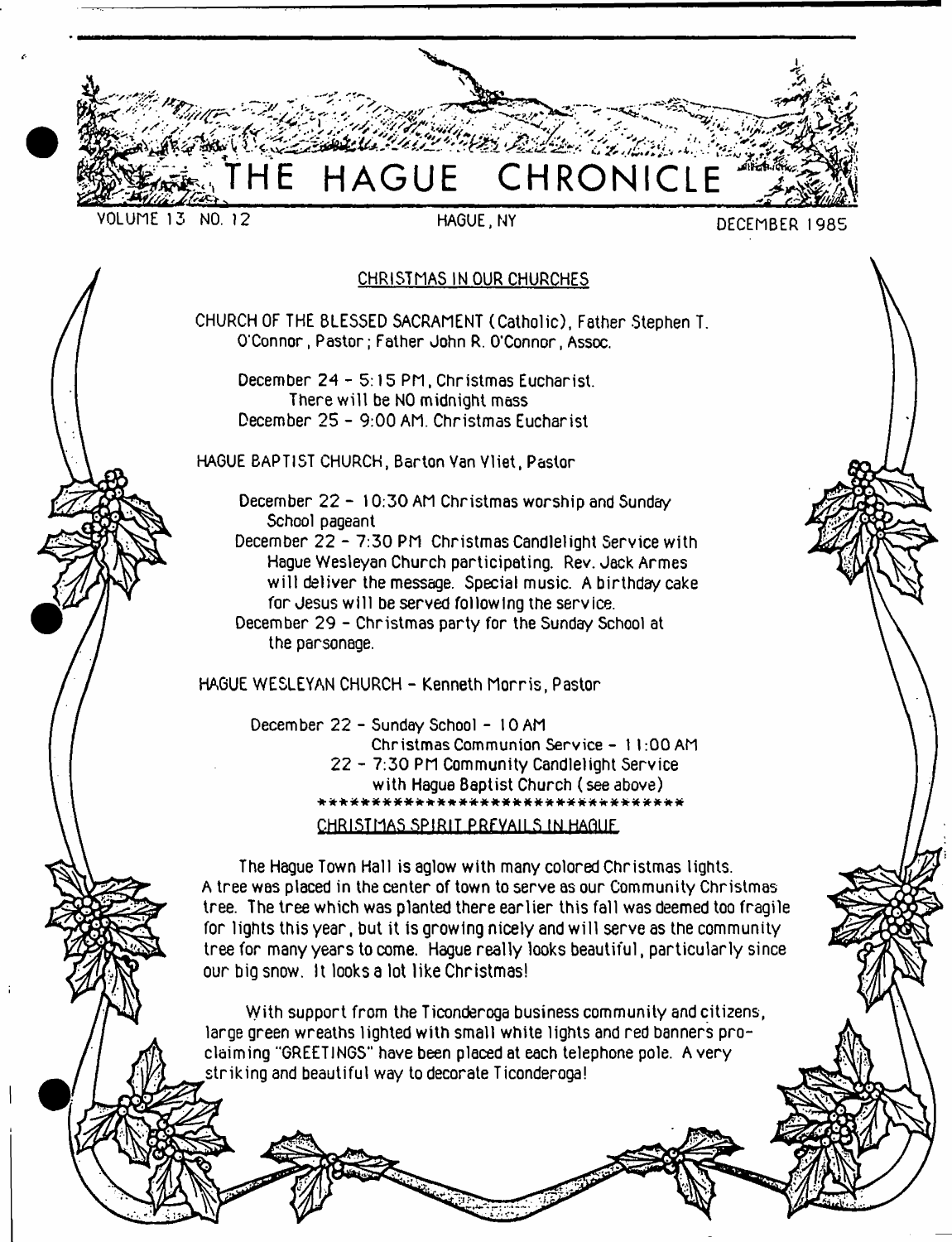The Hague Historical Society will hold its annual Christmas party at the home of the Robert Cole's at Silver Bay at 7:30 PM on December IS.

Bring something for "Show and Tell" and see how many people can guess what it is. Also, bring ideas for a discussion of future plans for the society. Any member of the Hague community and their guests are cordially invited to attend.

#### AMFRICAN I FGION.

The next regular meeting of Hague Post 1538 American Legion is scheduled for Wednesday, Jan. 8 at 7:30 PM, postponed from the usual first Wednesday due to the New Year's hoi iday. Refreshments w ill follow the business meeting.

The annual Christmas party for members and guests was held at Clifton's on Saturday, Dec. 14, attended by a record crowd of nearly 40.

Drawing for the basket of cheer w ill be conducted at the Legion Home on Saturday, Dec. 28 at 8:00 PM, by which time all tickets and receipts should be turned in to Ray Laundree or Bernie Clifton.

Paid membership for 1986 stands at 62, *\ 2 9 %* of our official closing figure for 1985, and new memberships are of course still open for all eligible area veterans. BAC

### HAGUE FISH AND GAME CLUB

The Hague Fish and Game Club w ill hold its Christmas party December 20 at the club house at 6 PM.

Every family is asked to bring a covered dish and a present for exchange for members and family.

# SNOW QUEEN PAGEANT

Any Hague gir 1 between the ages of 13 and 1 7 interested in participating in the 1986 pageant for the Winter Carnival SNow Queen, contact Michelle Brunett, 543-88ol 8 or Gordon May, l5433-6234.

They will meet every Monday after school at 4 PM in the dining room of the Beachside.

# HAGUE HISTORICAL SOCIETY **THE ADIRONDACK PARK AND COUNCIL**

The six-m il lion-acre Adirondack Park is the largest park in the contiguous 48 Ulnited States, containing within its boundaries the most significant remnant of natural, undisturbed open spaces east of the Mississippi River.

Although] the Adirondack Park is within a day's drive of 55 million people and only a few hours fropm the country's largest city, the huyman population of the Park remains sparse, with only 125.000 permanent residents. It is notable that more people live in one square mile of Brooklyn, NY than in the entire 9,000+ square miles of the Adirondack Park.

The Park's ownership pattern--60 *%* private, 40 *%* public --provides a unique and generally complementary blend of uses and landscapes.

But the most distinctive quality of the Adirondack Park is its diversity--of wildlife and vegetation; of landscapes that encompass mountains, valleys, lakes, ponds, rivers, streams, wetlands, meadows, and unbroken forests; of life zones ranging from open water to alpine; and, of people, from blue collar worker to trapper, logger, farmer, re sort operator and wealthy landowner.

The Adirondack Council was formed in 1975. The Council is a coalition of five conservation groups with a cornbinmed membership of nearly 750.000 members and 3,500 individual members of its own, dedicated to protecting the wild and sceni character of the Adirondack Park, for present and • future generations.....From "The Adirondack Council Special Report", November 1985.

### EMERGENCY GO-HOME DRILL

There will be an emergency go-home drill on Friday, December 20 THe schools w ill be dismissed as follows:

| Elementary - Middle School | 1:20 PM |
|----------------------------|---------|
| High School                | 1:30 PM |

There is no greater gift than to give of yourself. That's what the true spirit of Christmas is all about.

12/85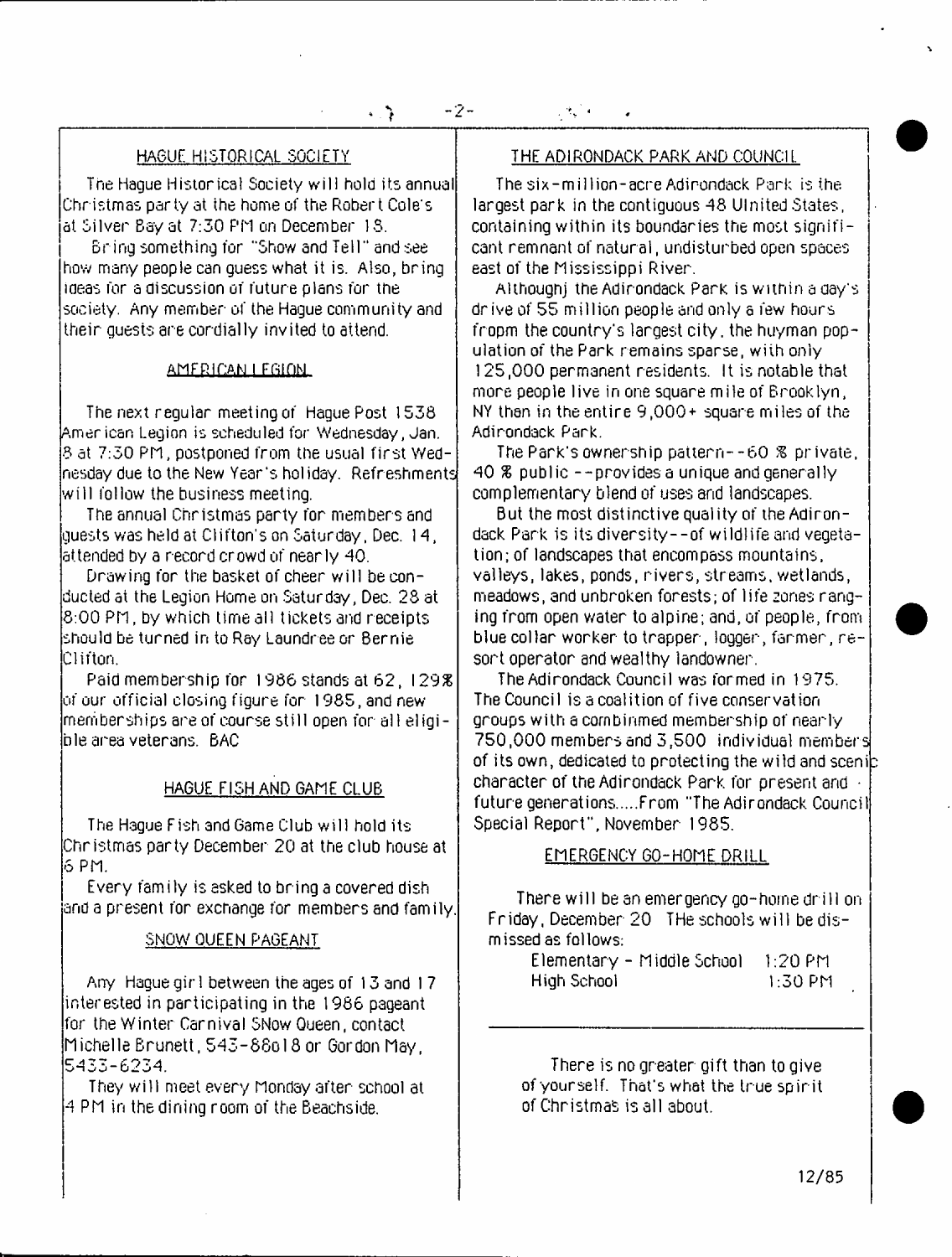# HAGUE TOWN BOARD - 12/18 PLANNING BOARD - 12/5/85

At the regular Town Board meeting, held on December 18, Supervisor Bolton read a letter from Fred LaPann, Planning Board Chairman, stating that George Maggiola has officially withdrawn his 42 unit condominium plan.

A letter from Attorney M. Coutant, DEC, informed the Board that Commissioner Henry Williams has signed an amended resolution banning anchoring of boats up to 200 ft. from the west shore of Lake George in the Waltonian Island group, (our Ordinance \*■ 13)Emergencies and fishing ac- $\overline{\text{cor}}$ ding to DEC prescribed regulatons are the only  $\overline{\text{cor}}$ exceptions. Resolution becomes effective 10 days after publication in Post Star.

Request by Kathy Santaniello, representing Hague Winter Carnival Committee, for approval of town highway crew assistance for preparation and cleanup at event, was granted. Action delayed on request to include liability insurance cover:  $\,$ age on town's liability policy (for lower cost to committee) pending further information from town's insurance carrier.

Equalization rate for 1986 is listed as 46.49\$ per assessed \$ 1,000 of valuation.

A new slide with safety features for young children has been ordered for the Town Perk.

A sewer district is being considered for the Friends Point Association. Preliminary steps by the Warren County Planning Board is being taken to determine feasibility of project. Supervisor Bolton hopes New York State funding w ill be available for this pilot project.

George Shoemaker resigned as a member of the Board of Assessment Review. With his election as an assessor he cannot hold both positions.

Roger's Rock w ill have cross-country ski trails set up by Pat Beland, Warren County Trail Supervisor of Parks and Recreation.

A brochure listing all the information necessary to living in Hague and conforming with our town regulations was suggested for new residents. This could be helpful to new and old residents alike. GL

# LANDFILL HOURS

The landfill will closed December 24 and 25. It w ill be open December 26 and 27.

Closed New Years Day, open Jan. 2 and 3. Regular hours after holiday.

A public hearing was held on the minor subdivision proposed by Shirley Smith to amend her 3-lot subdivision to a 4 - lot subdivision. All lots meet the minimum lot size required by our zoning code. No one spoke for or against the subdivis ion. At the regular meeting, immediately following the public hear ing, Mrs. Smith's subdivision was approved.

Ed and Edith Kennedy, owners of a lot just south of the home of the late Bernard Bomboy of Friends Point, questioned the Board about the location of a garage that may be on both the Bomboy lot and the Kennedy lot and therefore does not meet the 15 foot side line set-back requirement. The garage was constructed prior to the adoption of the zoning ordinance and the Board decided that it did not come under its jurisdiction even though the deed requires a 15 ft. sideline setback, Mr. LaPann said that the garage is a legal and assessment problem.

A public hearing is scheduled for Jan. 2, 1986 at 7:30 PM for the proposed 4 - lot subdivision of property owned by Jack and Bonnie Gudikunst on Dodd and Decker Hill roads.

Mr. Foster reported that at 5:15 this day, a letter was received from Attorney Daniel Smith which stated that his client, George Maggiola. had withdrawn his application for a 42-unit Townhouse development for the Light House Point/By-Water properties....AC

# SENIOR CITIZENS CLUB

The seniors held their regular monthly meeting on November 20 and made plans for a Dec. 18 luncheon to be held in the Baptist Church Annex at 12 noon.

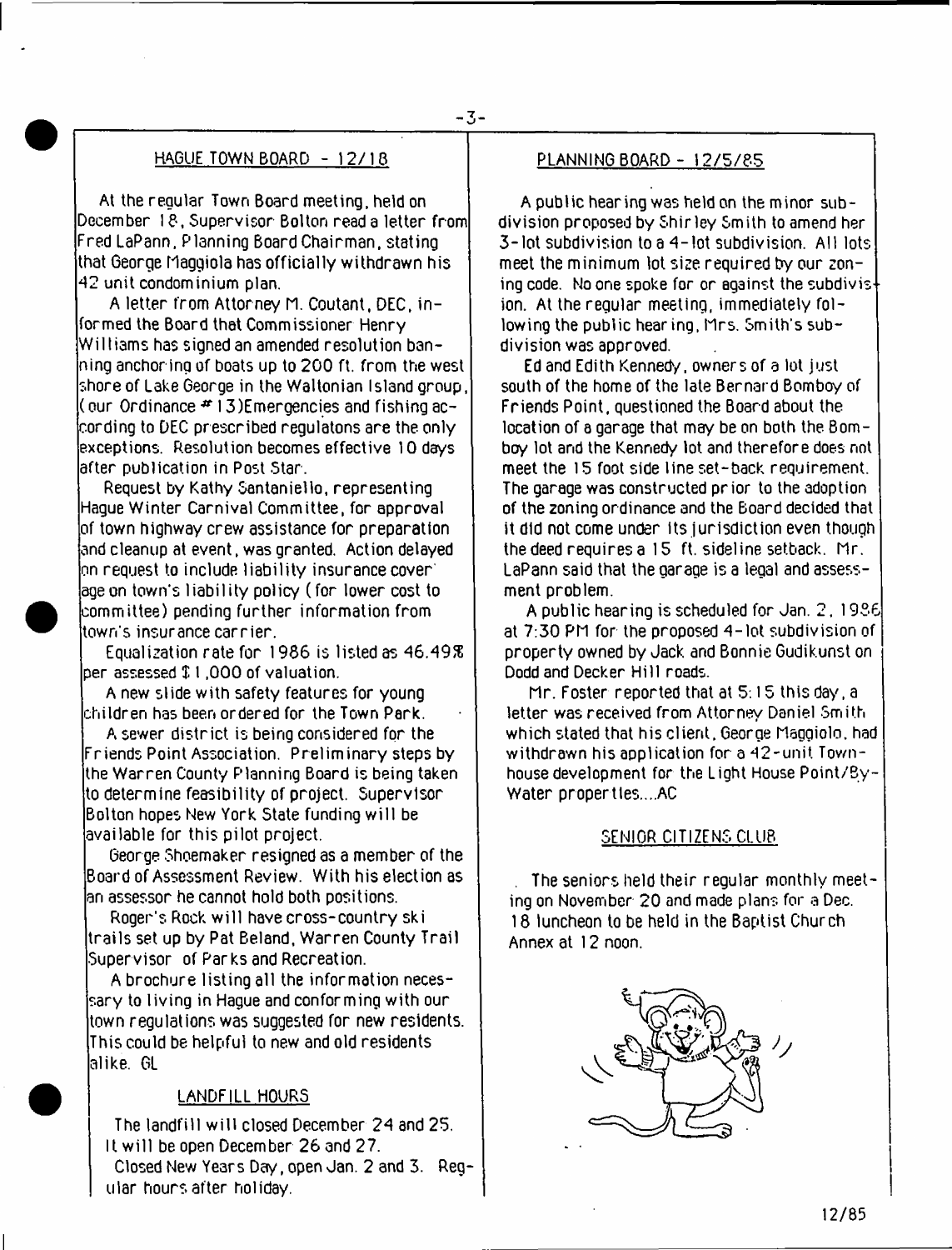# Wll.LY C'S NOV/DEC WEATHER NOTES

**I**

The balance of November continued to be generally on the gray side, with more precipitation. Our first measurable snowfall came on the 16th with about  $2 - 1/2$  inches. Made to order for the hunters. We had one to two inch snowfalls on the 22nd and 26th with the heaviest snowfall coming Thanksgiving day with 5- 1 /2 inches, but all of our readers heard about that or at least experienced it. All in all November had 3.75 inches of rain and 11-1 /2 inches of snow. Temperatures hit a high of 66 degrees on the 20th and a low of 23 degrees on the 16th. At our weather observatory up in the mountains the coldest reading for November was 12 degrees F. November continued to be windy. We had five days when wind speeds were 30 MPH and above, fourteen days when speeds were 20 MPH or above The highest speed remained 38 MPH reported to you in last month's issue. Following the Thanksgiving day snowfall temperatures modified and December 1 st started the month off with a 1.3 inch rainfall and temperatures getting up Into the 40's, both on the 1 st and the 2nd. This washed out our November snow, but about 9:30 AM on the 2nd a bonafide rip-roaring cold front, with a large pitch-black frontal cloud, heavy rain, freezing rain, sleet, snow and thunder rolled through the area, pulling in cold arctic air behind it with winds hitting 38 MPH. The temperature that night dropped to 17 degrees.

Snowfall so far this month occurred on the 6th, 11 / 12th and 13th with 1-1/2 inches, 4 inches and 5 inches respectively. We now have e solid covering of snow which w ill last until the first major thaw.

Air temperatures have taken a more normal winter pattern with 11 degrees our low on the 14th and 15th of Dec. and 37 degrees the high on the 8th. Our mountain observatory reported 2 degrees above zero Dec. 15th. Tonight temperatures of 10 degrees below zero are predicted in some areas.

Lake water temperature Dec. 16th at 9:15 AM was 42 degrees; air temperature 30 degrees. We are winding down to the shortest days of the year. We have lost another one hour and 20 minutes of daylight from Nov. through Dec. 16th. In terms of afternoons, sunset has been at 4:13PM since Dec. 5. It gained a minute to 4:14 PM Dec. 16th, but morning sunrises w ill continue to be later for a week or so, but by next issue we will be climbing back to longer days. With snow covering the mountains and the lake not yet frozer over, it truly is a spectacular time of the year. The ever changing cloud patterns with flashes of sunlight from different angles with the lake reflecting brilliant blue sky one minute and black clouds the next; with migrating ducks diving for fish as they stop over on their southerr trek, Lake George is a beautiful panorama to watch. May their beauty and grandeur enter into your lives this Christmas season and during all of 1986....Willy C

# CHANGES CHANGES CHANGES

Have you noticed? December 1965 is the birthday of our new masthead. Remember when we had the contest? We announced the winner several months ago. Our thanks to this beautiful drawing goes to Laurie deBuys Pannell of Athens, GA.

We are indebted to Donald Skahan who so generously printed the mastheads for us.

We are sorry for the delay in getting this issue to you. We were working under extreme difficulties! We hope it is worth waiting for.

We have added another piece of equipment a MITA DC 3132 - to our current well-equipped office. It has really updated our method of printing. (It does everything but cook!)

Thanks to all our readers for making all this possible. We hope we can continue to serve you better. We need your input so we can continue to live up to our motto - ALL THE NEWS THAT FITS WE PRINT....djh



 $12/85$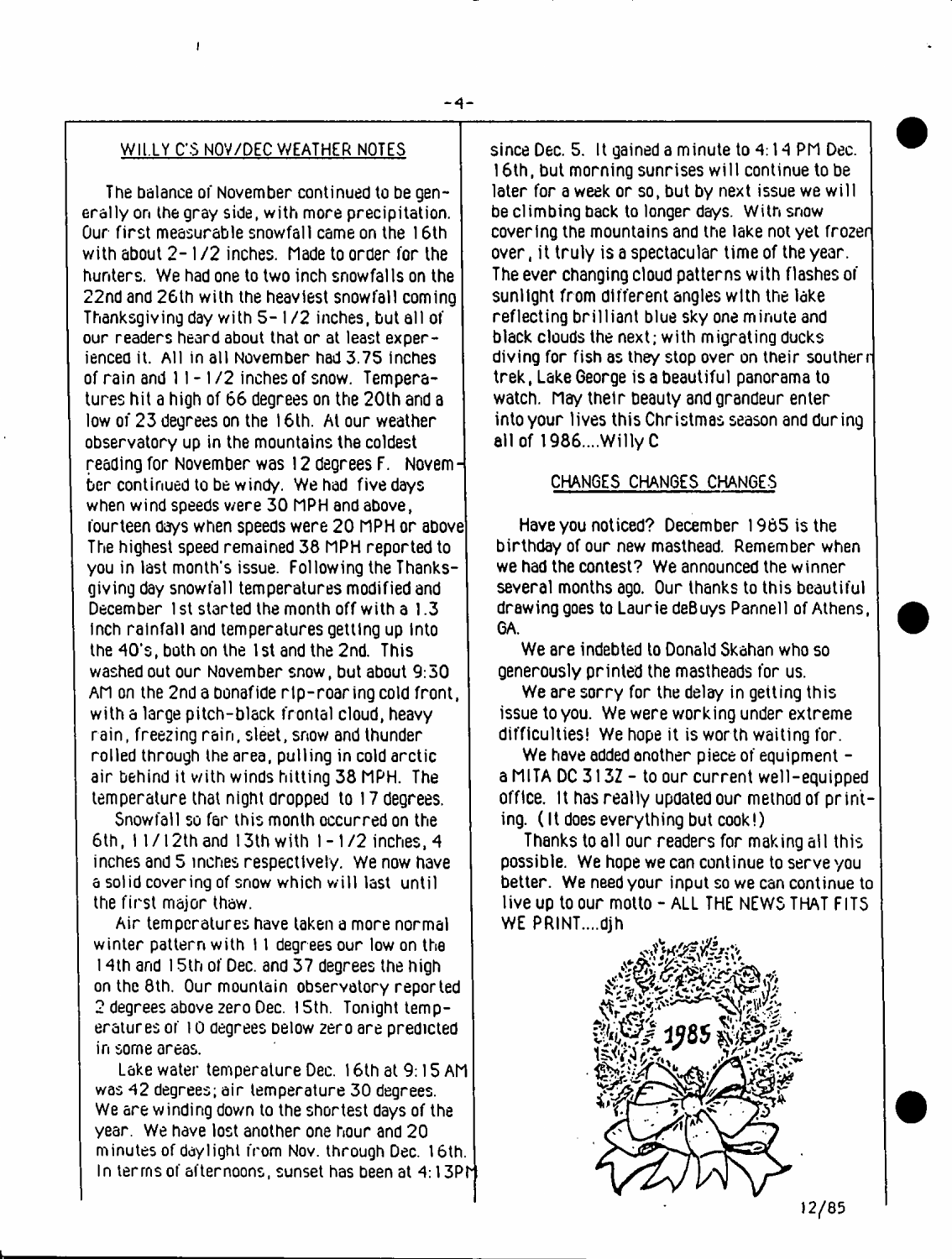#### VIEWPOINT

The Hague Chronicle received the following. letter from hr. & Mrs. Robert hacWilliams, Silver Bay and Sewickley, Pa. We wanted to share it with the rest of our readers.

Our thanks to the citizens of Hague and its town board for their handling of the condominium crisis. As summer residents of Silver Bay, we travel to Hague almost daily and are charmed by the plantings along the Hague Brook, the pride its people take in keeping the village neat and attractive. Thank heavens the condos are not coming!

Also we appreciate Barney Fowler's articles in the Times Union - a constant eloquent plea to save beautiful Lake George from pollution, weeds, and careless motor boat owners who race aimlessly up and down the Lake with no regard for spewing gas into the clean waters or creating a racket on a peaceful summer day.

We're awfully proud to be property owners in such a caring community.

Margaret and Bob hacWilliams

The following letter was written by George Weinschenk, Chairman Lake George Association Watershed Zoning Committee:

#### Editor:

On Thursday, November 17, the Town of Hague took a giant step forward. Hague was faced with a problem that has been plaguing many of the towns surrounding the lake - construction of large-scale condominium developments and quick launch facilities on minimum sized lots in the heart of the hamlet areas.

The people of Hague realized what they had to lose with this type of development. They realized that when the bulldozers showed up their town would never be the same again. They realized it is rare that a developer takes down buildings to plant trees and that negative effects of new development are long-lasting. They realized their beautiful community could be changed beyond recognition and would never again be a show place of paradise.

**Battle lines were drawn when plans for a** *42* **unit project were presented to the Hague Planning Board. The people of Hague chose to do more than hope that the project would go away. They chose to act. Petitions for a moratorium on major developments were produced and signed. Under the leadership of Town Supervisor Richard Bolton, the Town Board responded without hesitation and declared an immediate six-month moratorium on review of projects over 5 units.**

**The Hague Planning Board was next to deal with the problem. Letters were sent to all public and private agencies having expertise in project planning. For the firsL time at this stage of review, help came from Bill Lamy and Bill Glass of Department of Environmental Conservation.** Also Wayne LaMothe responded for the Warren **County Planning Department. Obtaining informed opinions early in the review process is unusual, but the results justify the procedure. Mr. Lamy who is DEC's senior sanitary engineer, explained that the proposed septic system could . not support the proposed <42 units. He also responded to a number of questions asked by the Board and the public.**

**After the developer had described the project, Chairman Fred LaPann asked for comments in support. The Town Hall was filled beyond capaciLy but noL one single person spoke. He then asked for comments in opposition, and the room came alive. In addition, the chairman noted that 110 letters had been received from residents who were opposed to the project.**

**The Planning Board then took a big step. Realizing the impact a project of such size could have on the area, they called for a full Environmental Impact Study. To my recollection, this is the first Lime a local town planning board has asked for an EIS soon enough to do the most good.**

**In the end, the project sponsor recognized that in Hague there still are people around who feel that the beauty of of their town Is worth fighting for. He bowed to their pressure and publicly offered to withdraw the project. The people of Hague can be proud. They chose to place the beauty of their town above money and were willing to fight to protect what they have. I wish to commend all the people of Hague and the Town** leaders. It's gratifying to watch your town pull **together. Hague has now become a leader for other towns to look to and learn from in their efforts Lo control the mounting pressure to develop the Lake George Basin.**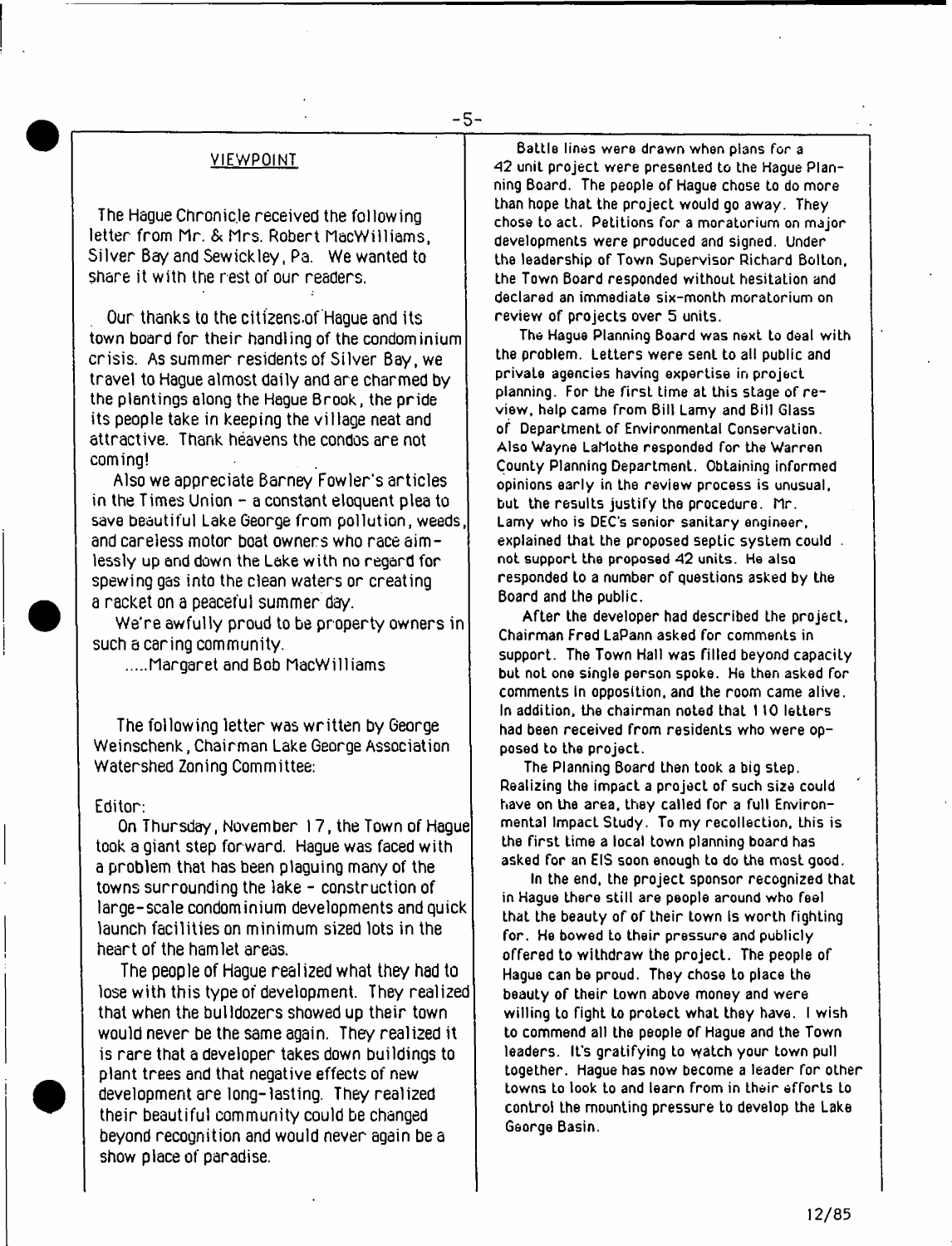# L.G.A. NEWS RELEASE

**The Lake George Association is sounding an alert Lhat a highly detrimental aquatic weed has invaded the waters of Lake George.**

**According to Dr. Carol D. Collins, senior scientist with the state Science Service and chair of the LGA's Scientific Advisory Board, sitings of myriophyllum spicatum or eurasian watermilfoil were made at three Lake George locations this fall by Dr. Charles W. Boylen, director of RPI's Fresh Water Institute. The plant is not known to have existed previously in Lake George.**

**The appearance of eurasion watermilfoil in other American lakes has led to rapid deterioration of water quality. In addition, recreational activity has been severely restricted, especially in near-shore areas where the weed grows in dense beds.**

**"In other lakes, watermilfoil has taken over to such an extent that navigation of small boats became endangered because the weed causes a depletion of the vital oxygen supply."**

**Scientists working on Lake George are fearful that similar results will occur here. The water quality monitoring program conducted for the take George Association Fund by the Fresh Water Institute indicates there are numerous near-shore habitats favorable for growth of watermilfoil.**

**'We must have prompt action to eradicate this pernicious weed from Lake George before It becomes uncontrollable," says tlary-Arthur Beebe, executive director of the Lake George Association.**

**The LGA is asking the state, county and local authorities to give this problem emergency status. The scientific community suggests that the plant's reproductive characteristics necessitate implementation of a comprehensive program featuring immediate elimination of the plant followed by preventive practices for long-term results.**

**If no action is taken or if action is too slow in coming, scientists advise that Lhe weed can be expected to spread quickly into the main lake. During its first two years watermilfoil grows extensive root tubers which sprout new plants. It also reproduces by fragmentation. In the third year, when the plant produces seed pods, containment and elimination becomes nearly impossible. Conditions conducive to growth include organic rich sediment, clouded water, nutrient enrichment.**

**Possible control techniques would include abatement of pollution sources,carefully managed weed harvesting, and exclusion of boats-from infected areas. Public education and awareness may also enhance effectiveness.**

Dr. Boylan spollad heds of aurasian water mil-

**foil growing at the stormwater outlet near the Sheriffs Dock in Lake George Village, in Huddle Bay, and in Dunham Bay.**

**Eurasian watermilfoil was first introduced in the United States in the 1920's. In the past 20 years, the spread of Lhe plant has reached epidemic proportions in North America. Watermilfoil is found in Saratoga Lake, portions of Lake Champlain and in smaller area lakes. Lake George is thought to have avoided infestation until now because of its superior water quality. RecenLly, however, increased loadings of nutrienLs from improper wastewater treatment and urban runoff are believed to have created water quality conditions suitable for growth of watermilfoil.**

**The Lake George Association, Inc. is a nonprofit group whose primary purpose is to conserve and protect the natural purity of Lake George and the beauty of its environs.**

**The Lake George Association Fund, Inc. is a tax exempt organization which conducts scientific and educational programs to protect Lake George.**

#### **ICING IN HAGUE FROM 1885**

**Icing in Hague in the old days normally began at Island Harbor. As soon as the ice in the bay was ten to twelve inches thick we could get a team on. AfLer that we could keep the snow scraped off till the.Ice was twelve to thlrLeen inches thick. During this time we got the ice runs in, which was quite a bit of work. The cakes of ice were 14' by 22" and 12" to 14" thick.**

**The cakes were sawed by hand with an ice saw. 1000 cakes were needed to carry us through the summer. We made the cakes of uniform size by using, for a guide, a rope stretched between two stakes, frozen into the ice.**

**About 1909 Nate Holman bought an ice plow which was drawn by horses. It would cut the ice to a depth of** *7"* **and we finished with a regular ice saw. There was a gauge on the plow. He would go Lhe length of the field and then, changing the gauge, he qwould plow across the field. If the ice was 14" or 15" thick they would have to go over it again. WHen the plowing was done, the first task was to chop out a corner cake so we oculd get the saws started and cut Lhrough what the plows had not.**

**...Taken from Hague Historical Society records. Written by Walter Clifton. To be continued in a future issue.**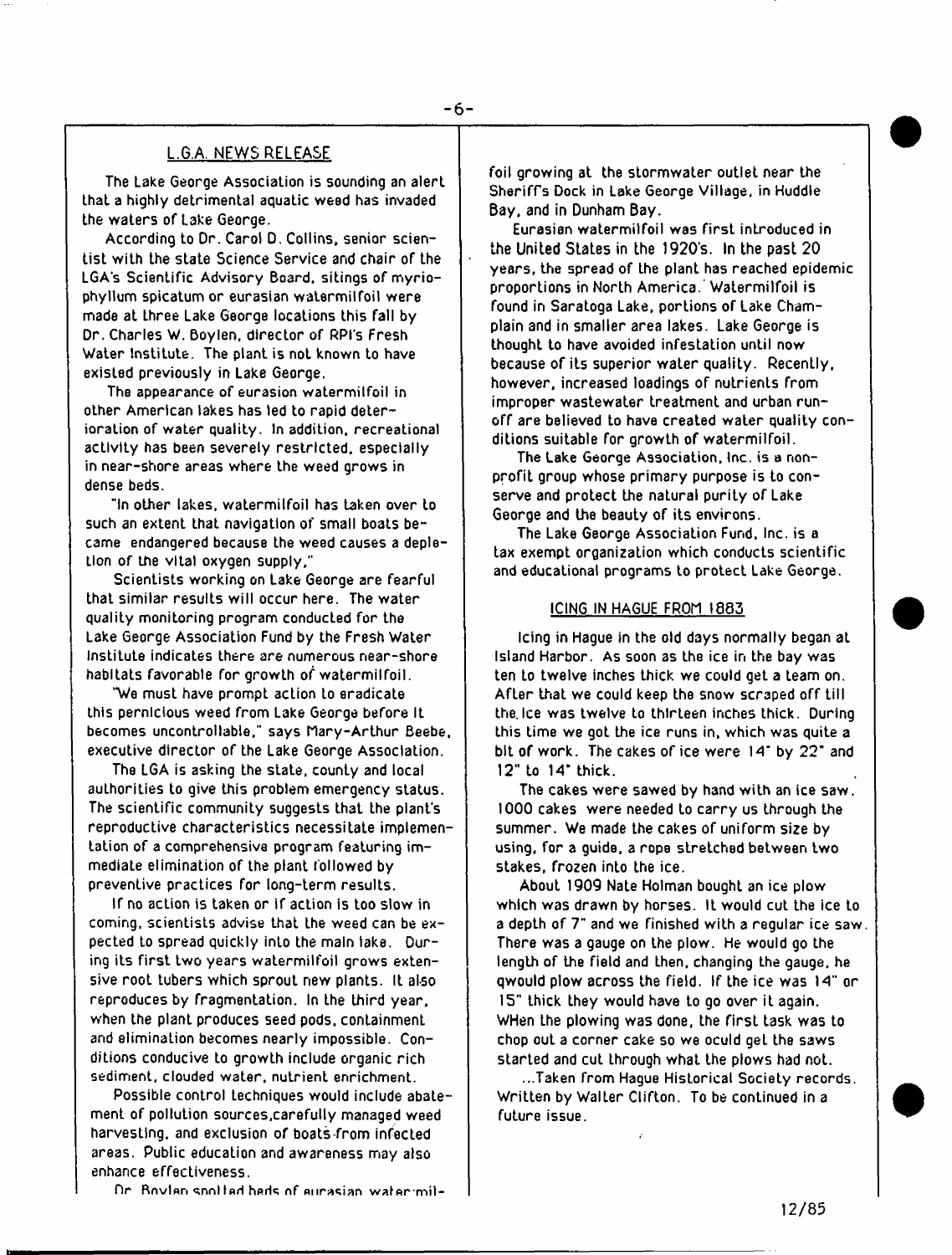# **-7-**

# SOUNDINGS

 $\mathbf{r}$ 

- |BORN A boy, David Robert Jr. to David and Martha Kircher in Red Bank, NJ on October 2. Grandparents ere Robert and Miriam Kircher of Staten Island and Sabbath Day Point, NY.
- BORN A boy. Christopher Hampton, to Janet Yass Serjeant and Dale Christopher Serjeant on Nov. 11. Grandparents are Alex and Joan Sarjeant, Arcady Bay Estates.
- BORN A g irl, Elizabeth Blackwood, to Lauren and Kenneth Parlin on November 14 in Maplewood, . NJ. Grandparents are Joan and B lackwood Parlin, Silver Bay and Anthony and Carol Clifton Turner, Cobleskill.
- ENGAGED- Sandra Dorothea Smith, daughter of Mr. & Mrs. George E. Smith, Indian Kettles, to Robert Stephen Cehowski of Cohoes. A September 20, 1986 wedding date has been set.<br>\*\*\*\*\*\*\*\*\*\*\*\*\*\*\*\*\*\*\*\*\*

DIED - Joel Crothers, 44, a summer resident of Silver Bay for many years, in Los Angeles on November 6. An actor, he was known to millions of daytime TV viewers as Jack Lee on NBC's Santa Barbara, He had previously been seen for eight years as Myles Cavenaugh on The Edge of Night and had had long-running roles in Somerset, The Secret Storm, and Dark Shadows. In addition he appeared in many other TY series. He is survived by his parents, Mr. & Mrs. George Crothers, Sarasota, FL and a brother.

- DIED Bernard Bombay, 83, Friend s Point, Hague on November 21,1985 in Plattsburgh. Survivors include several nieces and nephews.
- DIED Hilda M. Rich, 72, on November 29 in Glens Falls Hospital. Survivors include a daughter, Mrs. Arthur (Joan) Belden and two sons.
- DIED Dr. E. F. Von Wettberg (Ted), 80, of Sabbath Day Point and Wilmington, DE, on December 9, 1985. Surviving are his widow Agnes, and sister-in-law , Margaret Broderick, Graphite.

DIED - Howard H. Dunklee, 61, in Moses Ludington Hospital on December 14. Survivors include two sisters and three brothers, Elmer, Jordon and Beverly, all of Hague.

\* \* \* \* \* \* \* \* \* \* \* \* \* \* \* \* \* \* \*

JOANNE (DUNKLEE) GORE .daughter of Mrs. George Shoemaker, Hague, recently received her Master of Arts degree in interpersonal and intercultural communications from the State University of New York at Albany. She is currently employed in the New York State Department of Law Personnel Office in Albany.

ROBBIE CROSS, son of Mrs. Carol (Clifton) Turner , is a member of the Empire State Youth Orchestra. THe orchesttra recently played for Governor Cuomo. They have also performed on PBS. Robbie plays the tuba. He is the grandson of Mr. & Mrs. Bernard Clifton.

# SECOND MARKING PERIOD HONOR ROLL'

The following students from Hague have been listed on the second marking period honor roll:

First Honors: JASON PLASS; LANA ROSS Second Honors: BONITA BELDEN; NOELLE FORT; JODI FRASIER; ROBERT GAUTREAU; JOHN HAYES; EDWARD MAY; CATHERINE MEOLA; JEFFREY PLASS; KARA REYNOLDS; JANET . ROSS; FRANK SERD1NSKY; AMBER STULL; BONNIE SW1NT0N.

The Hague Chronicle staff congratulates these students on their high achievements.

# CROSS COUNTRY SKIING

In cooperation with the Department of Environmental Conservation and Warren County Trails Office, the Town of Hague w ill be able to offer the Rogers Rock Campsite as a cross country ski area.

The county has provided grooming equipment and the D.E.C. its permission for site use.

This will give our community one more recrea $\digamma$ tional option for its winter tourists and local folks as well.

See you on the trails!...Joe McCranels